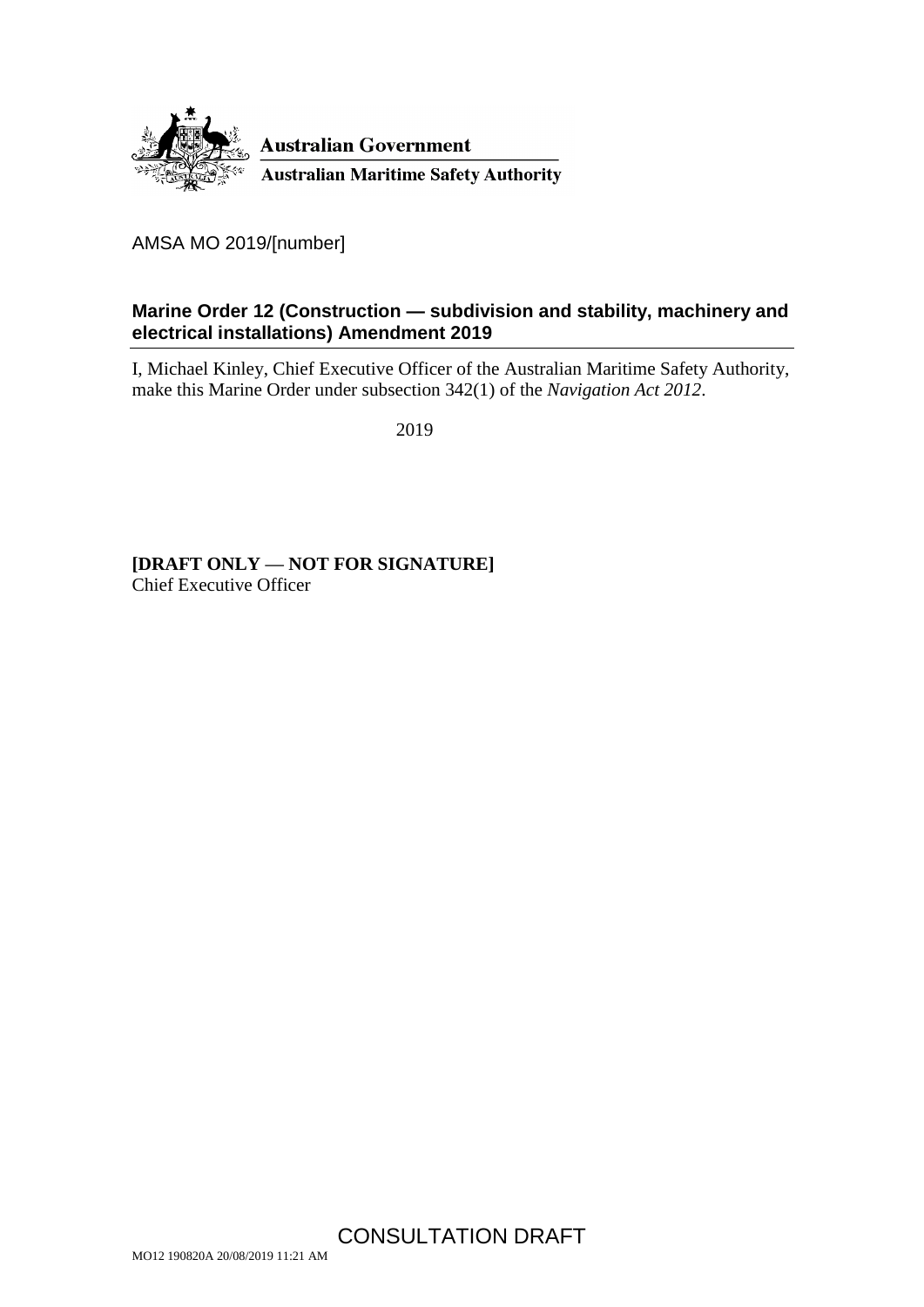### **1 Name of Marine Order**

This Marine Order is *Marine Order 12 (Construction — subdivision and stability, machinery and electrical installations) Amendment 2019*.

## **2 Commencement**

This Marine Order commences on .

**3 Amendment of** *Marine Order 12 (Construction — subdivision and stability, machinery and electrical installations) 2016*

Schedule 1 amends *Marine Order 12 (Construction — subdivision and stability, machinery and electrical installations) 2016*.

# CONSULTATION DRAFT